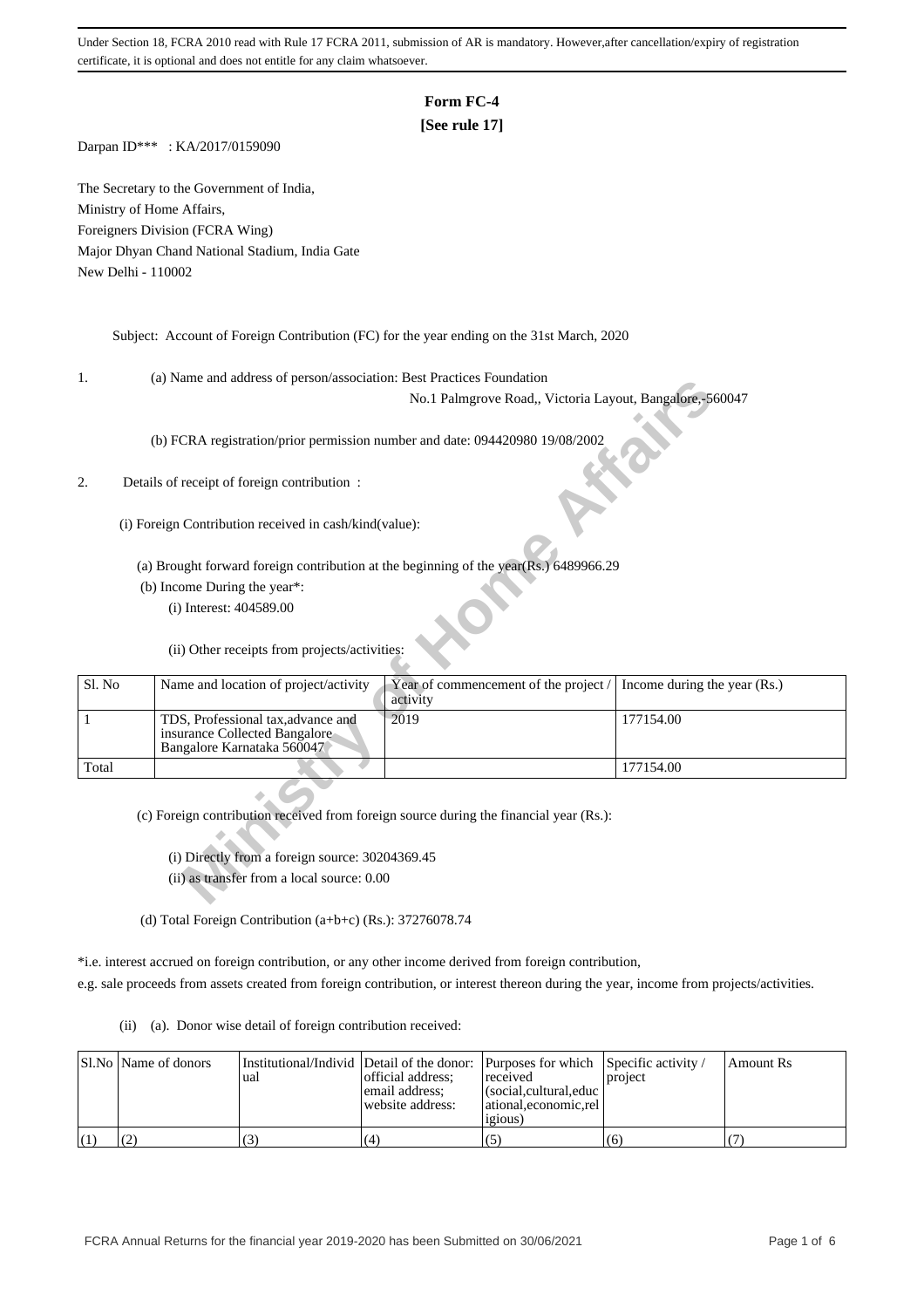|                | Sl.No Name of donors                              | Institutional/Individ<br>ual | Detail of the donor:<br>official address;<br>email address:<br>website address:                                                                                                                                                                     | Purposes for which<br>received<br>(social,cultural,educ<br>ational, economic, rel<br>igious) | Specific activity /<br>project                                                                                              | <b>Amount Rs</b> |
|----------------|---------------------------------------------------|------------------------------|-----------------------------------------------------------------------------------------------------------------------------------------------------------------------------------------------------------------------------------------------------|----------------------------------------------------------------------------------------------|-----------------------------------------------------------------------------------------------------------------------------|------------------|
| $\mathbf{1}$   | Community<br>Empowerment for<br>Rural Development | Institutional                | CEFORD Building,<br>3km Arua-Nebbi<br>Road P.O.Box 303,<br>Arua, Uganda,<br>Email Id:<br>jasipkwe@gmail.co<br>m, Website<br>Address:<br>http://www.ceford.<br>or.ug                                                                                 | Economic                                                                                     | Move Manual                                                                                                                 | 3889.72          |
| $\overline{c}$ | Aricent<br>Technologies                           | Institutional                | 5, Jain Mandir<br>Marg (Annex)<br>Connaught Place,<br>New Delhi 110001,<br>, United States of<br>America, Email Id:<br>info@aricent.com.<br>Website Address:<br>https://www.aricent<br>.com                                                         | Economic                                                                                     | <b>Transforming Lives</b><br>Programme                                                                                      | 10633347.00      |
| 3              | American Jewish<br>World Service Inc              | Institutional                | 45 West, 36th<br>Street, New York,<br>NY 10018, United<br>States of America,<br>Email Id:<br>ajws@ajws.org,<br>Website Address :<br>https://ajws.org/                                                                                               | Social                                                                                       | Strengthening<br>individual and<br>collective<br>leadership among<br>working class, sex<br>workers and sexual<br>minorities | 1685806.03       |
| 4              | Global Fund for<br>Community<br>Foundation        | Institutional                | Community House,<br>Citylink Business<br>Park, Albert Street,<br>Belfast, Northern<br>Ireland BT12 4HQ<br>, United Kingdom,<br>Email Id:<br>info@globalfundcf.<br>org, Website<br>Address:<br>http://www.globalf<br>undcommunityfoun<br>dations.org | Social                                                                                       | Institutional<br>Development<br>including Local<br>resource<br>mobilisation and<br>participatory<br>processes               | 1272440.26       |
| $\overline{5}$ | Henirich Boell<br>Stiftung                        | Institutional                | Schumannstr 8,<br>Berlin, Germany,<br>Email Id: in-<br>info@in.boell.org,<br>Website Address:<br>http://www.boell.de<br>/en                                                                                                                         | Social                                                                                       | Building Resources   1144647.00<br>and Organisational<br>Strength for the<br>welfare of intersex<br>people                  |                  |
| 6              | <b>Brandeis</b><br>University                     | Institutional                | 415 South Street<br>Waltham, MA<br>02453, United<br>States of America,<br>Email Id:<br>gowri@brandeis.ed<br>u, Website Address<br>https://www.brande<br>is.edu/                                                                                     | Social                                                                                       | Sex work Ageing                                                                                                             | 195297.78        |
| 7              | <b>CREA</b>                                       | Institutional                | 116 East 16th<br>Street, 7th Floor,<br>New York NY<br>10003 USA,<br>United States of<br>America, Email Id:<br>crea@creaworld.or<br>g, Website Address<br>http://www.creawo<br>rld.org/                                                              | Social                                                                                       | Challenging<br>Invisibility                                                                                                 | 833279.29        |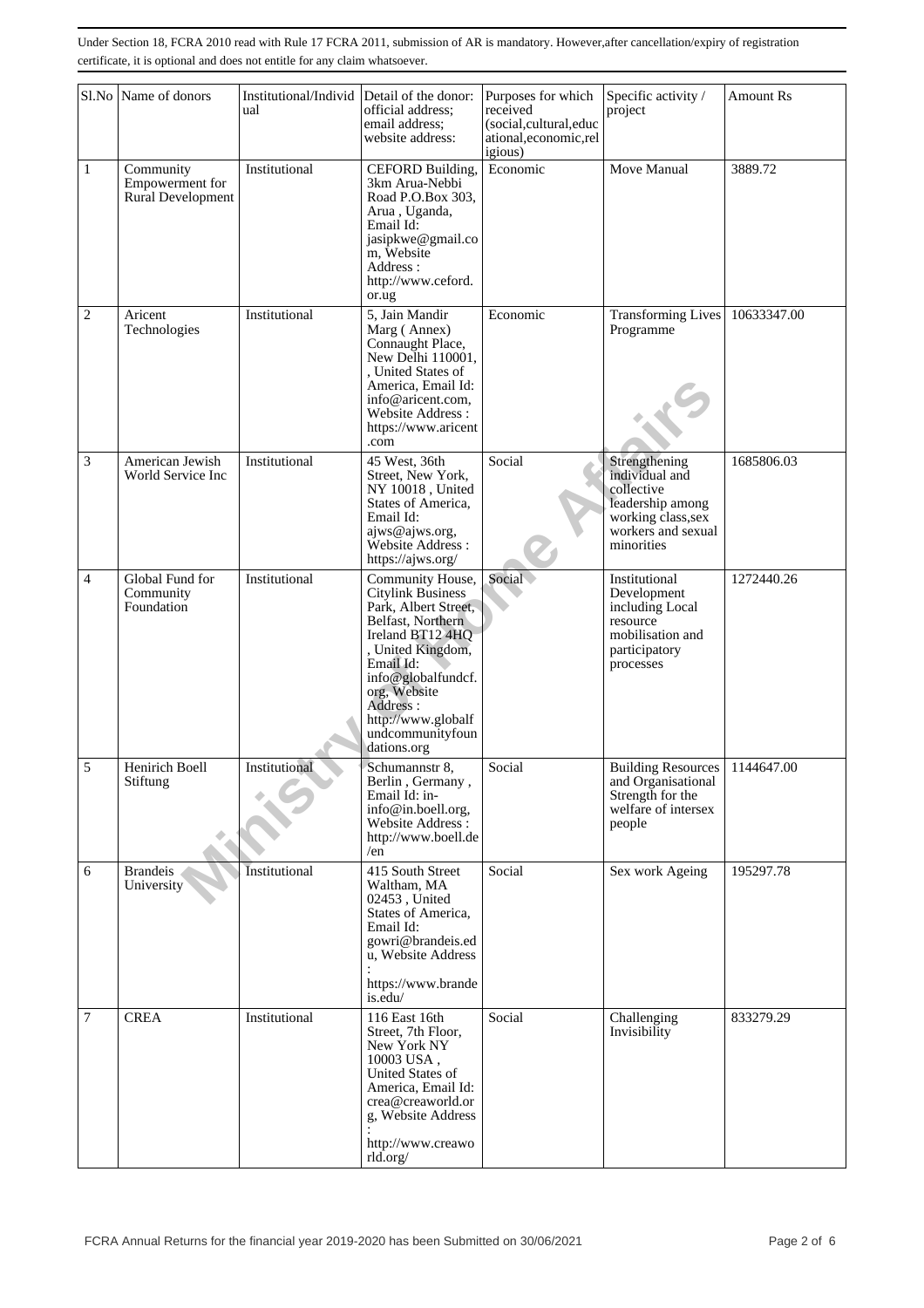|                | Sl.No Name of donors                                                    | Institutional/Individ Detail of the donor:<br>ual                                                                                                               | official address:<br>email address:<br>website address:                                                                                                                                                           |                         | Purposes for which<br>received<br>(social,cultural,educ<br>ational,economic,rel<br>igious) | project | Specific activity /                                                             | <b>Amount Rs</b> |         |
|----------------|-------------------------------------------------------------------------|-----------------------------------------------------------------------------------------------------------------------------------------------------------------|-------------------------------------------------------------------------------------------------------------------------------------------------------------------------------------------------------------------|-------------------------|--------------------------------------------------------------------------------------------|---------|---------------------------------------------------------------------------------|------------------|---------|
| 8              | Ford Foundation                                                         | Institutional                                                                                                                                                   | 320 East, 43rd<br>Street, New York<br>10017, United<br>States of America,<br>Email Id:, Website<br>Address:<br>http://www.fordfou<br>ndation.ord                                                                  |                         | Social                                                                                     |         | support for capacity<br>building of groups<br>working with<br>sexual minorities | 5117510.63       |         |
| 9              | <b>MANNION</b><br><b>DANIELS LTD</b><br><b>AMPLIFY</b><br><b>CHANGE</b> | Institutional                                                                                                                                                   | <b>UNIVERSAL</b><br>HOUSE, 1-2<br><b>QUEENS</b><br>PARADE PLACE,<br>BATH, BA1 2NN,<br>United Kingdom,<br>Email Id:<br>amplifychange@m<br>anniondaniels.com,<br>Website Address:<br>https://amplifychan<br>ge.org/ |                         | Social                                                                                     |         | Focusing on gender<br>sexual minorities                                         | 3244605.72       |         |
| 10             | American Jewish<br>World Service Inc                                    | Institutional                                                                                                                                                   | 45 West, 36th<br>Street, New York,<br>NY 10018, United<br>States of America,<br>Email Id:<br>ajws@ajws.org,<br>Website Address :<br>https://ajws.org/                                                             |                         | Social                                                                                     |         | <b>Mobilising Women</b><br>and Adolescent<br><b>Girls Collectives</b>           | 6073546.02       |         |
| received:      |                                                                         | (b) Cumulative purpose-wise (social, cultural, educational, economic, religious) amount of all foreign contribution donations                                   |                                                                                                                                                                                                                   |                         |                                                                                            |         |                                                                                 |                  |         |
| Sl.No          | Purpose                                                                 |                                                                                                                                                                 |                                                                                                                                                                                                                   |                         | Amount                                                                                     |         |                                                                                 |                  |         |
| $\mathbf{1}$   | Social                                                                  |                                                                                                                                                                 |                                                                                                                                                                                                                   |                         | 19567132.73                                                                                |         |                                                                                 |                  |         |
| $\overline{c}$ | Economic                                                                |                                                                                                                                                                 |                                                                                                                                                                                                                   |                         | 10637236.72                                                                                |         |                                                                                 |                  |         |
| 3.             |                                                                         | Details of Utilisation of foreign contribution:<br>(a) Details of activities/projects for which foreign contribution has been received and utilised (in rupees) |                                                                                                                                                                                                                   |                         |                                                                                            |         |                                                                                 |                  |         |
| Sl. No.        | Name of<br>project/acti ocation<br>vity                                 | Address/L<br>Previous Balance                                                                                                                                   |                                                                                                                                                                                                                   | Receipt during the year | Utilised                                                                                   |         |                                                                                 | Balance          |         |
|                |                                                                         | In cash                                                                                                                                                         | In Kind                                                                                                                                                                                                           | In cash                 | In Kind<br>In cash                                                                         |         | In Kind                                                                         | In cash          | In Kind |

| Sl.No | Purpose  | Amount      |
|-------|----------|-------------|
|       | Social   | 19567132.73 |
|       | Economic | 10637236.72 |

3. Details of Utilisation of foreign contribution:

| Sl. No.      | Name of<br>project/acti ocation<br>vity                                                                                                                                                     | Address/L                                                                                      | Previous Balance |         |                 | Receipt during the year Utilised |                 |         | Balance         |         |
|--------------|---------------------------------------------------------------------------------------------------------------------------------------------------------------------------------------------|------------------------------------------------------------------------------------------------|------------------|---------|-----------------|----------------------------------|-----------------|---------|-----------------|---------|
|              |                                                                                                                                                                                             |                                                                                                | In cash          | In Kind | In cash         | In Kind                          | In cash         | In Kind | In cash         | In Kind |
| (1)          | (2)                                                                                                                                                                                         | (3)                                                                                            | (4)              | (5)     | (6)             | (7)                              | (8)             | (9)     | (10)            | (11)    |
| $\mathbf{1}$ | Strengthen<br>ing of<br>collectives<br>and<br>building<br>leadership<br>among<br>marginaliz<br>ed<br>communit<br>ies and<br>Focusing<br>on the<br>disadvanta<br>ged<br>sexual<br>minorities | Bihar,<br>Karnataka<br>Telangana<br>Bangalore<br>Karnataka<br>Bangalore<br>Karnataka<br>560047 | 6489966.2<br>9   | 0.00    | 30786112.<br>45 | 0.00                             | 18361889.<br>46 | 0.00    | 18914189.<br>28 | 0.00    |
| Total        |                                                                                                                                                                                             |                                                                                                | 6489966.2<br>9   | 0.00    | 30786112.<br>45 | 0.00                             | 18361889.<br>46 | 0.00    | 18914189.<br>28 | 0.00    |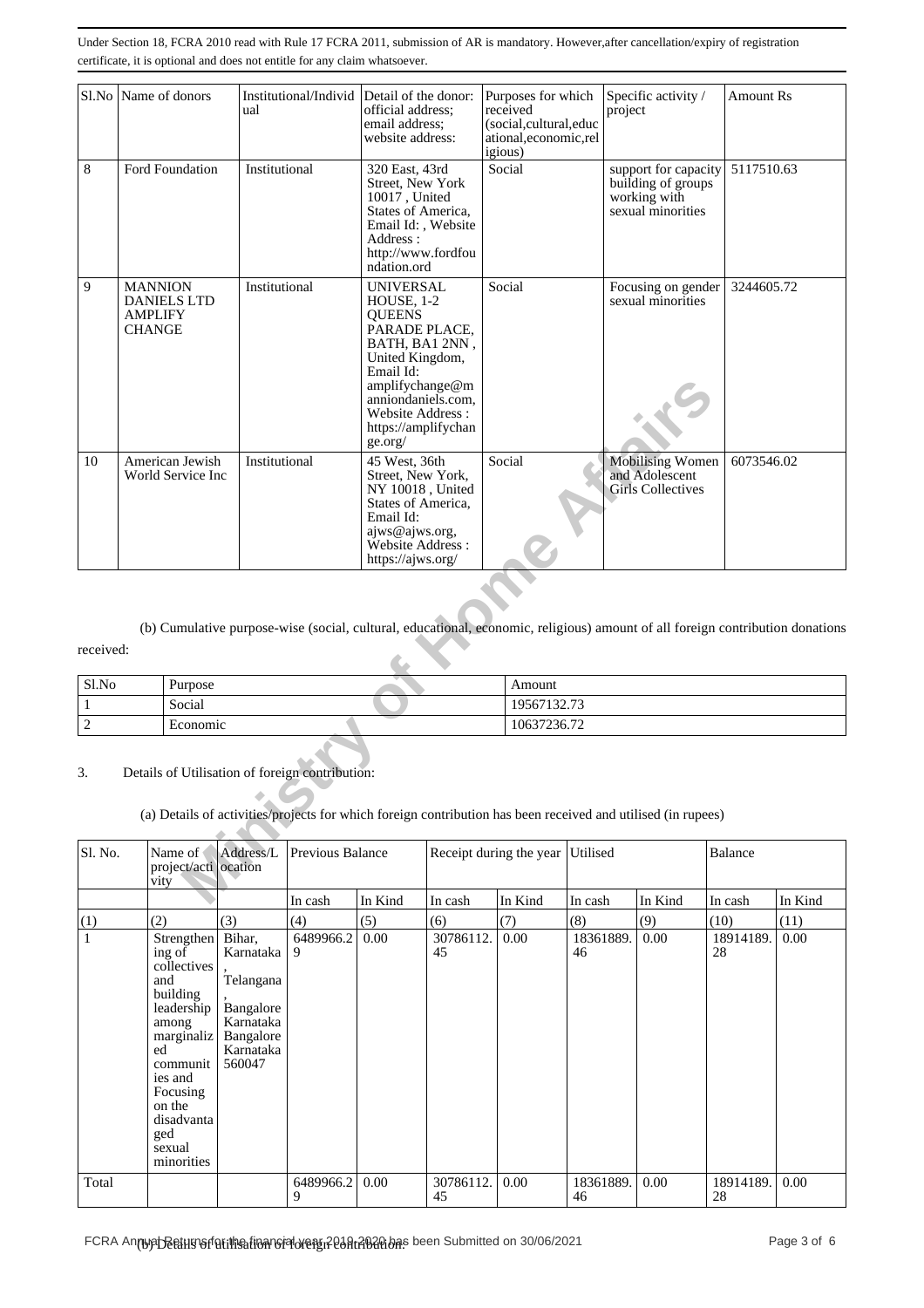- (i) Utilisation\*\* for projects as per aims and objectives of the person/association(Rs.): 13181762.78
- (ii) Total administrative expenses as provided in rule 5 of the Foreign Contribution (Regulation) Rules, 2011 (Rs.)

:3172192.68

(iii) Total utilisation of foreign contribution  $(Rs.)$  (i+ii):16353955.46

\*\* It is affirmed that the utilisation of foreign contribution is not in contravention of the provisions contained in the Foreign Contribution(Regulation) Act, 2010 (42 of 2010) and more particularly in section 9 and section 12 of the Act which, inter-alia, states that the acceptance of foreign contribution is not likely to affect prejudicially:

- (A) the soverignty and integrity of india; or.
- (B) the security, strategic, scientific or economic interest of the state; or
- (C) the public interest; or
- (D) freedom or fairness of election to any Legistature; or
- (E) friendly relations with any foreign state; or
- (F) harmony between religious, racial, social, lingusitic or relgional groups, castes or communities.

| Sl. No. | Name of project/activity    | Details of fresh assets        | Objective of<br>acquiring fresh<br>assets | Cost of fresh assets<br>(In Rs.) |
|---------|-----------------------------|--------------------------------|-------------------------------------------|----------------------------------|
| (i)     | Creation of movable assests | Furniture                      | Project Office                            | 17232.00                         |
| (ii)    | Creation of movable assests | Equipment                      | Project office                            | 58108.00                         |
| (iii)   | Creation of movable assests | <b>Computer Laptop Printer</b> | Project office                            | 257594.00                        |
|         | Total                       |                                |                                           | 332934.00                        |

|                  | (D) freedom or fairness of election to any Legistature; or |                                                                                                                            |                                           |                                  |
|------------------|------------------------------------------------------------|----------------------------------------------------------------------------------------------------------------------------|-------------------------------------------|----------------------------------|
|                  | (E) friendly relations with any foreign state; or          |                                                                                                                            |                                           |                                  |
|                  |                                                            | (F) harmony between religious, racial, social, lingusitic or relgional groups, castes or communities.                      |                                           |                                  |
|                  | (c) Total purchase of fresh assets (Rs.)                   |                                                                                                                            |                                           |                                  |
| Sl. No.          | Name of project/activity                                   | Details of fresh assets                                                                                                    | Objective of<br>acquiring fresh<br>assets | Cost of fresh assets<br>(In Rs.) |
| (i)              | Creation of movable assests                                | Furniture                                                                                                                  | Project Office                            | 17232.00                         |
| (ii)             | Creation of movable assests                                | Equipment                                                                                                                  | Project office                            | 58108.00                         |
| (iii)            | Creation of movable assests                                | <b>Computer Laptop Printer</b>                                                                                             | Project office                            | 257594.00                        |
|                  | Total                                                      |                                                                                                                            |                                           | 332934.00                        |
|                  | Amendment Act, 2020):                                      | (d) Foreign contribution transferred to other person/associations before 29.09.2020 (The Foreign Contribution (Regulation) |                                           |                                  |
| Sl. No.          | Name of the person/association                             | Date                                                                                                                       | Purpose                                   | Amount                           |
| (1)              | (2)                                                        | (3)                                                                                                                        | (4)                                       | (5)                              |
| $\mathbf{1}$     | Nirantar Trust                                             | 20/08/2019                                                                                                                 | Social                                    | 550000.00                        |
| $\boldsymbol{2}$ | <b>Bhumika Womens Collective</b>                           | 20/08/2019                                                                                                                 | Social                                    | 525000.00                        |
| 3                | Nirantar Trust                                             | 17/03/2019                                                                                                                 | Social                                    | 300000.00                        |
| $\overline{4}$   | <b>Bhumika Womens Collective</b>                           | 17/03/2019                                                                                                                 | Social                                    | 300000.00                        |
|                  | Total                                                      |                                                                                                                            |                                           | 1675000.00                       |
|                  |                                                            |                                                                                                                            |                                           |                                  |

(e) Total utilisation in the year (Rs.)(b+c+d) 18361889.46

#### 4. Details of unutilised foreign contribution:

(i) Total foreign contribution invested in term Deposits (Rs.):

| Sr. No. | Details                          | Total( in Rs.) |
|---------|----------------------------------|----------------|
| (i)     | Opening Balance of FD            | 5614740.00     |
| (ii)    | FD made during the year          | 7827329.00     |
| (iii)   | Less: realisation of previous FD | 8692069.00     |
|         | Closing balance of FD            | 4750000.00     |

(ii) Balance of unutilised foreign contribution, in cash/bank, at the end of the year(Rs):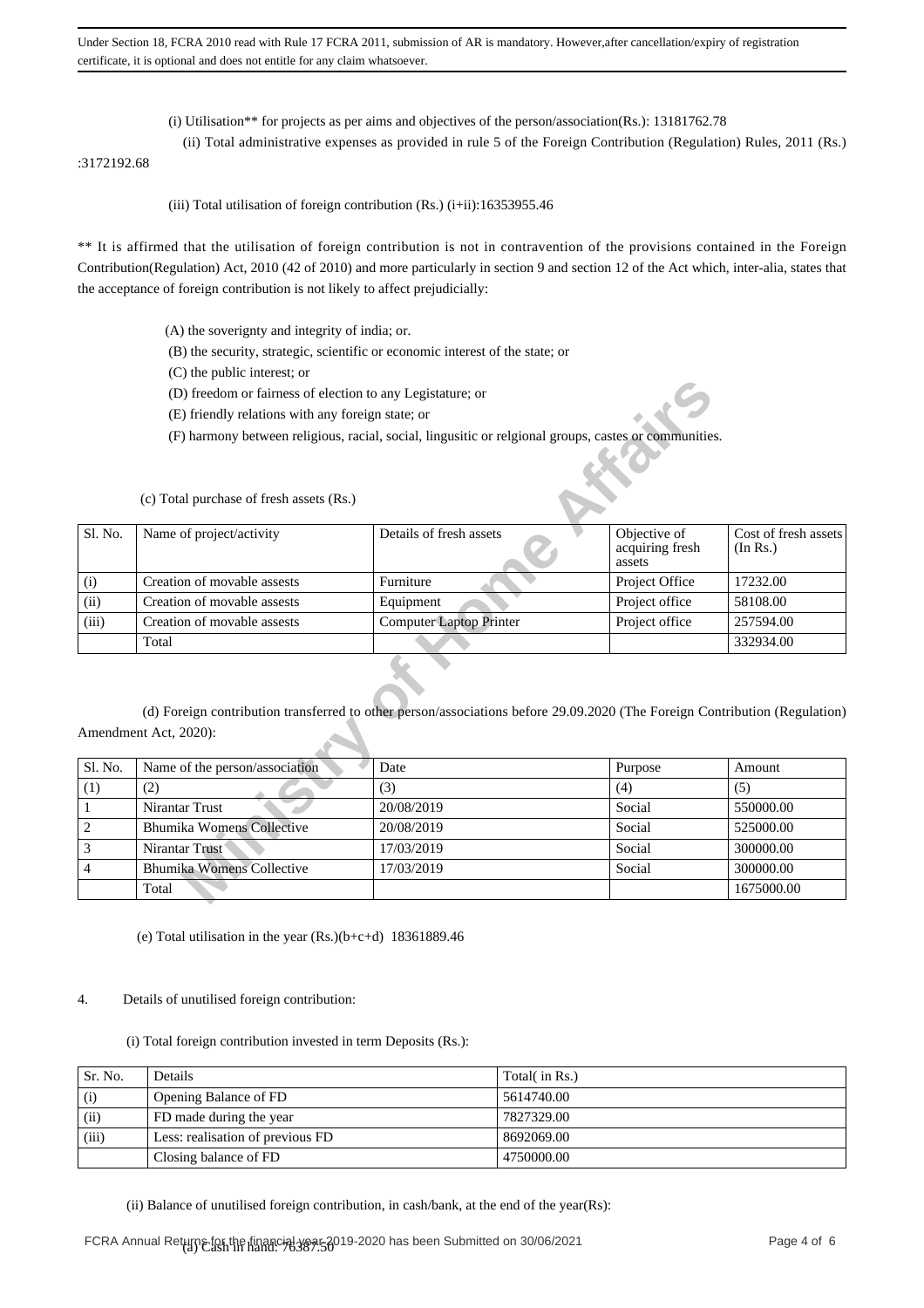- (b) in FC designated bank account: 12229653.87
- (c) in utilisation bank account(s): 276029.91
- 5. Details of foreigners as Key functionary/working/associated: 0
- 6. Details of land and building remained unutilised for more than two year:

| Sl.<br>N <sub>0</sub> | ∟ocation of land and building ' | acquisition<br>Year of | acquisition<br>Purpose<br>OT | unutilisation<br>Reason of |
|-----------------------|---------------------------------|------------------------|------------------------------|----------------------------|
|                       | . .                             | $\sim$                 |                              | . .                        |

(7) (a) Details of FCRA Account for receipt of foreign contribution (As on 31st March of the year ending):

| Name of the<br>Bank           | <b>Branch Address</b><br>With pincode) | Phone No.    | e-mail                               | <b>IFSC</b> Code | Account number | Date of Opening<br>Account |
|-------------------------------|----------------------------------------|--------------|--------------------------------------|------------------|----------------|----------------------------|
|                               | (2)                                    | (3).         | (4)                                  | (5)              | (6)            |                            |
| <b>STATE BANK</b><br>OF INDIA | 11Sansad Marg,<br>New Delhi 110<br>001 | 011-23374390 | fcra.00691@sbi.c SBIN0000691<br>0.1n |                  | XXXXXXX4239    | 22/04/2021                 |

|                                 | 001                                                                                                                                      |              |                                                                                                                                      |                    |                       |                                   |  |  |  |  |
|---------------------------------|------------------------------------------------------------------------------------------------------------------------------------------|--------------|--------------------------------------------------------------------------------------------------------------------------------------|--------------------|-----------------------|-----------------------------------|--|--|--|--|
|                                 | (b) Details of another FCRA Account(if any,) for keeping or utilising (As on 31st March of the year ending)                              |              |                                                                                                                                      |                    |                       |                                   |  |  |  |  |
| Name of the Bank                | <b>Branch</b><br><b>Address</b> (with Pin<br>code)                                                                                       | Phone No.    | e-mail                                                                                                                               | <b>IFSC Code</b>   | <b>Account Number</b> | Date of Opening<br><b>Account</b> |  |  |  |  |
| (1)                             | (2)                                                                                                                                      | (3)          | (4)                                                                                                                                  | (5)                | (6)                   | (7)                               |  |  |  |  |
| <b>ICICI BANK LTD</b>           | <b>ICICI</b> Bank<br>Towers, Ground<br>Floor.<br>1.Commissariat<br>Road, Bangalore -<br>560 025. Bangalore<br><b>KARNATAKA</b><br>560025 | 080-41296002 | priya.vasudevan@i<br>cicibank.com                                                                                                    | <b>ICIC0000002</b> | 000201003868          | 04/08/1999                        |  |  |  |  |
|                                 |                                                                                                                                          |              | (c) Details of all utilisation bank accounts (if any) for utilisation of Foregin Contribution (As on 31st March of the year ending): |                    |                       |                                   |  |  |  |  |
| Name of the<br>Bank             | <b>Branch Address</b><br>With pincode)                                                                                                   | Phone No.    | E-mail                                                                                                                               | <b>IFSC Code</b>   | <b>Account No</b>     | Date of Opening<br>Account        |  |  |  |  |
| (1)                             | (2)                                                                                                                                      | (3).         | (4)                                                                                                                                  | (5)                | (6)                   | (7)                               |  |  |  |  |
| <b>ICICI BANK</b><br><b>LTD</b> | <b>ICICI</b> Towers.<br>Ground floor.<br>Commissariat<br>Road, Bangalore,<br>Karnataka,<br>Bangalore                                     | 080-41296002 | priya.vasudevan<br>@icicibank.com                                                                                                    | <b>ICIC0000002</b> | XXXXXXXX93<br>28      | 31/07/2014                        |  |  |  |  |

| Name of the<br>Bank             | <b>Branch Address</b><br>With pincode)                                                               | Phone No.    | E-mail                            | <b>IFSC</b> Code   | Account No       | Date of Opening<br>Account |
|---------------------------------|------------------------------------------------------------------------------------------------------|--------------|-----------------------------------|--------------------|------------------|----------------------------|
| (1)                             | (2)                                                                                                  | (3).         | (4)                               | (5)                | (6)              |                            |
| <b>ICICI BANK</b><br><b>LTD</b> | <b>ICICI</b> Towers.<br>Ground floor.<br>Commissariat<br>Road, Bangalore,<br>Karnataka,<br>Bangalore | 080-41296002 | priya.yasudevan<br>@icicibank.com | <b>ICIC0000002</b> | XXXXXXXX93<br>28 | 31/07/2014                 |

8 \*Whether during the period under report:

| (i) |       | any foreign contribution was transferred to any FCRA registered association?                                   |                |           |
|-----|-------|----------------------------------------------------------------------------------------------------------------|----------------|-----------|
|     |       | Details: Amount transferred to FCRA registered entity, towards - Mobilising                                    |                |           |
|     |       | Women and Adolescent Girls Collectives in Telangana and Bihar state                                            |                |           |
|     | (ii)  | any foreign contribution was transferred to any Non FCRA registered<br>association?                            | No.            |           |
|     | (iii) | any functionary of the Association has been prosecuted or convicted under the<br>law of the land?              | N <sub>o</sub> |           |
|     | (iv)  | any asset created out of foreign contribution is registered in names other than the No<br>name of Association? |                |           |
|     | (v)   | any domestic contribution has been created in any FCRA Account?                                                | No.            |           |
|     | (vi)  | the Association has received any foreign Contribution in an account other than                                 | N <sub>o</sub> |           |
|     |       | FCRA Annual Returns for the intended FCRA receipt Account?                                                     |                | Page 5 of |
|     |       |                                                                                                                |                |           |